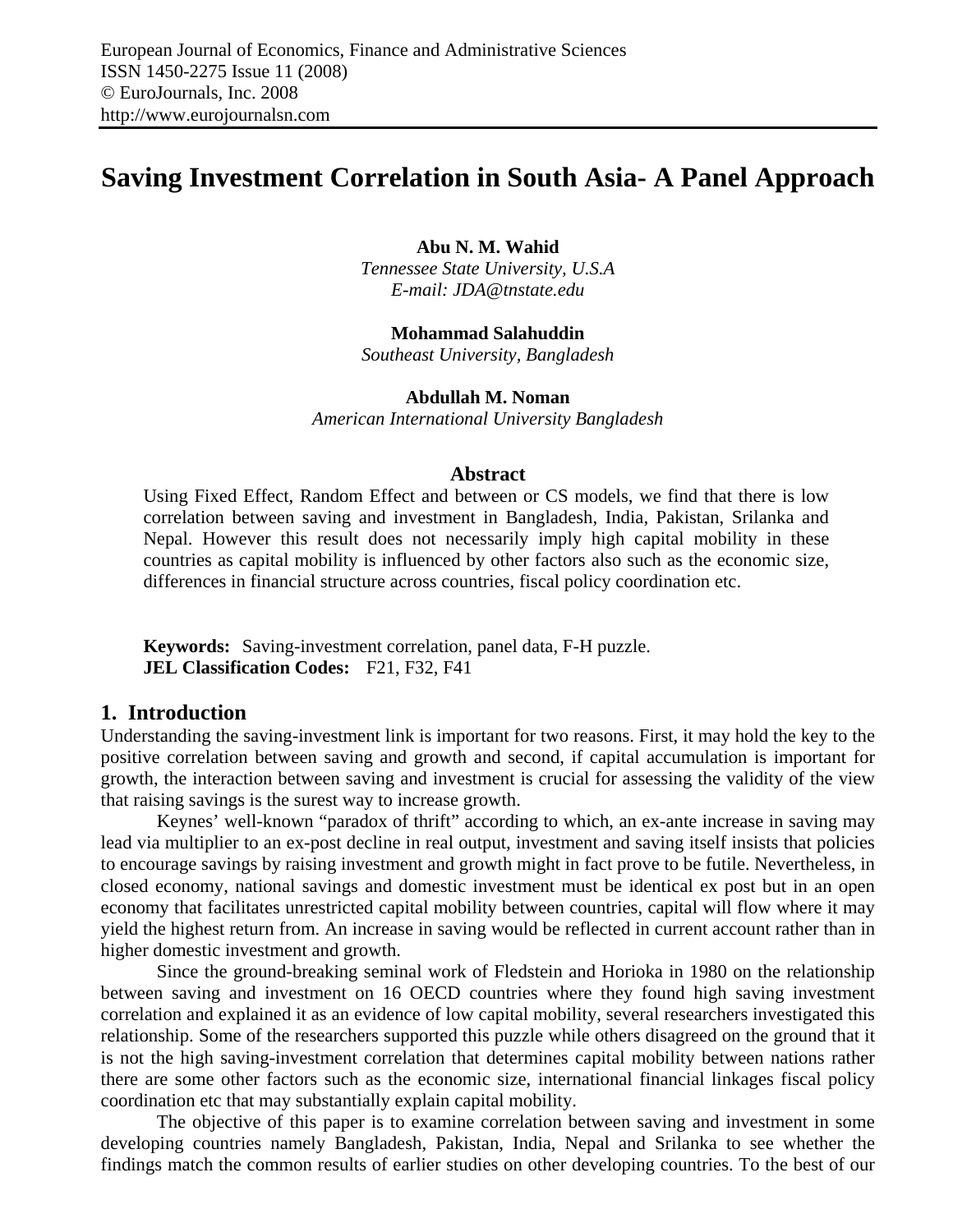knowledge, no study has so far been undertaken to examine saving investment correlation in these countries.

The rest of the paper is structured as follows; Section 2 discusses literature review followed by discussion on data and methodology in section 3. Section 4 reports the results. Section 5 offers summary and conclusions.

#### **2. Literature Review**

Since the ground breaking work of Feldstein and Horioka in 1980, several researchers investigated the relationship between saving and investment. Although most research works focused on advanced economies, a few studies paid attention to developing countries.

Feldstein(1983) found that the high correlation between saving and investment had not weakened over time. Sachs(1981) proposed a modification of the F-H model by introducing the current account as an indicator of capital mobility and found that investment is more closely correlated with changes in the current account than in savings and that the correlation is negative. Caprio and Howard (1984) on the other hand, found a strong association between savings and the current account.

Other models showed that saving-investment correlation is not the result of market imperfections only, it may be due to other exogenous disturbances. For example, Obstfeld's (1986a) life cycle model demonstrates that shocks to productivity generate co movements in saving and investment. In Finn's (1990) model the, co movements stem from positively autocorrelated domestic and foreign technology processes. McClure(1994) also explained the S-I association mainly in terms of the variance covariance structure of exogenous shocks.

The empirical literature on F-H puzzle includes both cross-section and time series investigations. Dooley, Frankel and Mathieson (1987) are the first examples whose findings supported F-H puzzle. They examined 62 countries out of which 48 were developing countries and 14 were OECD countries. They found that saving investment correlation is higher in OECD countries than in developing countries. They split the sample into two sub-periods, the fixed exchange rate period and the floating exchange rate period. Their findings also suggested that saving-investment correlation is higher during floating exchange rate period for both OECD and developing countries. Bayoumi (1990) found evidence of progressive liberalization of domestic financial markets and the dismantling of capital controls. Wong (1990) showed that the size of non-traded sector can explain the high saving investment correlation. Mamingi (1994) investigated the F-H regression using time series estimation for 58 developing countries. He also found that saving investment correlation is much weaker for developing countries than for OECD countries. He argued that developing countries are usually small open economies where fiscal policy used for demand management purposes will be unable to crowd out private sector investment. Sinn(1996) insisted that using decade averages leads to high savinginvestment correlation. Krol (1996) argued that the F-H puzzle is related to estimation technique and reported that lower estimates are obtained by using fixed effect panel regression. Vamvakidis and Wacziarg (1998) found that the correlation between saving and investment is lower or close to zero in a sample of developing countries. Isaksson (2001) explain this finding by foreign aid. Ho (2002) insisted that the power of estimation technique matters as he found in a study on 20 OECD countries where he applied DOLS and FMOLS.

There have been a number of studies that involved time series data. The first one is due to Obstfeld (1986a) who considered seven OECD countries and found that saving-investment correlation differed significantly from 1. A number of papers employed cointegration techniques. Savinginvestment were found cointegrated in a study on the U.S.A. by Miller(1988), by De Hann and Siermann (1994) for some OECD countries. Bayoumi (1990) argued that to a large extent, the saving investment correlation reflects endogenous inventory investment behavior. Hoffmann(1998) stressed that in intertemporal optimization models of current account dynamics, the budget constraint will lead to high correlation and hence cointegration between saving and investment.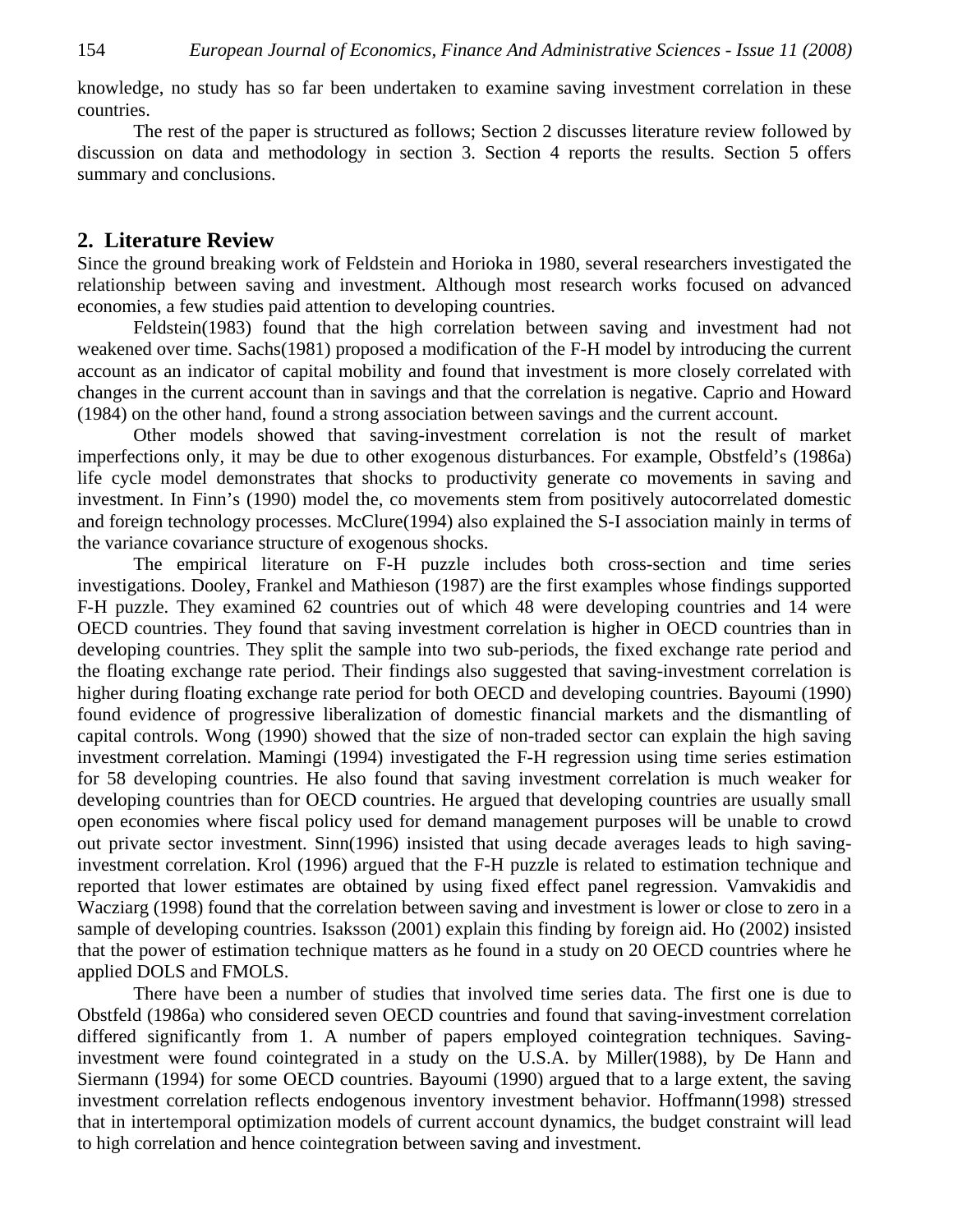Malingi (1997) by using FMOLS found that S-I correlation is generally lower in developing countries as compared to OECD countries. Hussein(1998) showed that capital is highly mobile in 18 OECD countries while in 5 other countries, he found support for F-H puzzle.

Monte Carlo techniques were also used by some researchers. Jansen (1996) indicated that the effect of intertemporal budget constraint is strong enough to account for the F-H puzzle. Coakley et al. (1994, 1995ab and 1996) argued that it is simply a statistical artifact of cross section regression. Using panel data techniques, they strongly rejected the null of non-stationary current balances which implied that saving and investment cointegrate with a unit coefficient consistently with their time-series analysis. Sachsida and Caetano(2000) provided an alternative explanation of the F-H puzzle based on domestic and external savings substitutability.

Corbin(2001) recognized the importance of controlling for the heterogeneity of countries in a cross-section analysis of the S-I correlation for a group of countries using panel data. He concludes that high S-I correlation is more due to country specific effect than to the existence of common factors affecting all the countries in his sample.

Ho(2003) augmented the empirical literature by examining the threshold effect of country size and got supportive evidence. Vita and Abott (2001) found that there is high correlation between saving and investment in the U.S.A. by applying ARDL (Autoregressive Distributive Lag) bounds testing. This correlation however weakened during the more liberalized floating exchange rate period. Kasuga (2004) employed cross sectional analysis and concludes that the impact of domestic saving on investment depended on financial systems and their development. Usually in developing countries with bank-based and /or relatively inefficient financial sectors, the lower saving investment correlation is not unexpected. Narayan (2005) showed that low capital mobility also causes high saving investment correlation in a study on China during the period of restricted capital mobility as indicated by low foreign direct investment (FDI).

Therefore a number of factors have emerged empirically to explain the saving investment correlation in both developed and developing countries. The findings of this study will be limited to only saving investment correlation and is not intended to single out a factor that may substantially explain this correlation, be it high or low.

#### **3. Data and Methodology Data**

This study includes panel data on investment and savings for five South Asian developing countries namely Bangladesh, Pakistan, India, Nepal and Srilanka over the period of 1973 to 2002 compiled from the World Development Indicator (WDI) Database 2004 CD-ROM. Since the sample size is small, to avoid the loss of degrees of freedom we considered yearly data for our study as has been the feature of many panel data studies these days. We calculated investment as a share of GDP (investment–GDP ratio) and domestic savings as a share of GDP (saving–GDP ratio) to estimate our models.

#### **Panel data methods**

Let  $I_{it}$  be the (domestic) investment–GDP ratio of a country *i* at time *t*, and  $S_{it}$  be the (domestic) saving–GDP ratio, then in an environment of free capital mobility, one would expect very poor correlation between these two variables in the following regression

$$
I_{it} = \alpha + \beta S_{it} + u_{it}, \qquad u_{it} \sim iid(0, \sigma^2), \quad i = 1, \ldots, N, \quad t = 1, \ldots, T
$$
 (1)

and the value of should approach zero. Equation 1 is the baseline model and known as the Pooled OLS (POLS). Estimation of pooled data using simple OLS technique is however, sometimes inadequate. This ignores any country specific effect that is unobservable. In other words, POLS imposes homogeneity on both the intercept and slope parameters. The fixed effect (FE) estimator, on the other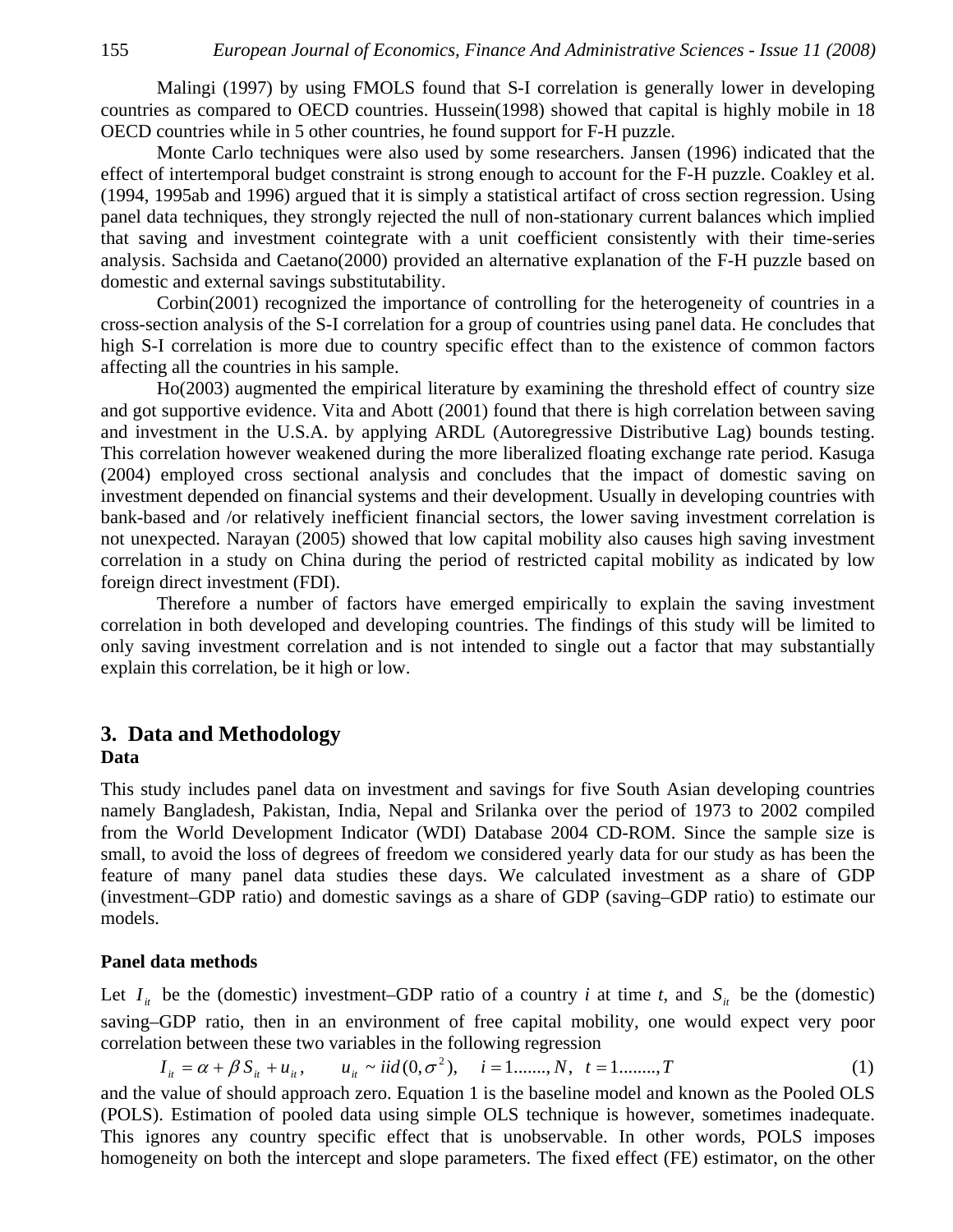hand, allows heterogeneity in the intercept that accounts for country specific effect by introducing dummy variables<sup>1</sup> as in the following regression

$$
I_{ii} = \alpha_i + \beta S_{ii} + u_{ii}, \qquad u_{ii} \sim \text{iid}(0, \sigma^2)
$$
 (2)

which is then estimated using OLS method. Another closely related method that allows time specific heterogeneity in addition to the country specific heterogeneity in the estimation, is known as the two– way fixed effect (2FE) and can be formulated as follows

$$
I_{it} = \alpha_i + \alpha_t + \beta S_{it} + u_{it}, \qquad u_{it} \sim iid(0, \sigma^2)
$$
 (3)

This paper also makes use of the random effect (RE) model where the intercept represents the mean value of country specific intercepts as in the following regression

$$
I_{ii} = \alpha_i + \beta S_{ii} + u_{ii}, \qquad u_{ii} \sim \text{iid}(0, \sigma^2)
$$
 (4)

where,  $\alpha_i = \alpha + \eta_{oi}$ , where  $\eta_{oi} \sim \text{iid}(0, \sigma^2)$ . For this model to be appropriate, it is further assumed that the distribution of intercept parameters are independent of the regressor,  $S_{it}$  and the error term  $u_{it}$ .

A major problem that relates to estimation of panel data is the presence of cross–section dependence (CSD). This may arise due to effects of common unobservable and latent factors that affect all units of a panel. We employ two particular tests in order to detect the presence of CSD, these are Breusch and Pagan [BP] (1980) test and the Pesaran's (2004) (PCD) test (described below). Once the presence of CSD is detected in the data, it is desirable that the estimation procedure takes this into account. In this respect, we apply the between or the cross–section  $(CS)$  estimator<sup>2</sup>

$$
\overline{I}_i = \alpha + \beta \overline{S}_i + u_i, \qquad u_i \sim i i d(0, \sigma^2), \quad i = 1, \dots, N
$$
 (5)

Pesaran and Smith (1995) showed that the CS estimator remains consistent in the presence of CSD given that regressors and error loadings are mutually independent. There are other estimators, however, that account for CSD, for example, the common correlated effects mean group (CMG) developed in Pesaran (2006). But, this method is more appropriate for large heterogonous panel (with  $N=15$  or more) rather than small panel as in our case.

#### **Tests for cross – section dependence**

Breusch and Pagan (1980) proposed a simple Lagrange Multiplier (LM) test to detect pair–wise correlation. The test statistic is obtained using the following formula

$$
CD_{lm} = T \sum_{i=1}^{N-1} \sum_{j=i+1}^{N} \hat{\rho}_{ij}^2
$$
 (6)

where  $\hat{\rho}_{ij}$  is the sample pair-wise correlation of the residuals. BP show that under the null, the test statistic is asymptotically distributed as chi-squared with *N* (*N*–1) degrees of freedom. However, one important condition is that we must have sufficiently large *T* and small *N*. Another test which is due to Pesaran (2004) called PCD is conducted using the following formula

$$
PCD = \sqrt{\frac{2T}{N(N-1)}} \left( \sum_{i=1}^{N-1} \sum_{j=i+1}^{N} \hat{\rho}_{ij} \right)
$$
 (7)

The PCD statistic asymptotically converges to the standard normal distribution under the null of zero correlation. The paper applies both of these two tests to check the presence of CSD (see appendix).

 $\overline{a}$ 

<sup>1</sup> Also known as the Least Square Dummy Variable (LSDV) method. This particular approach is also equivalent to first de–meaning data and then applying OLS.

<sup>2</sup> The original Feldstein–Horioka (1980) applied this method to reach their famous conclusion of low capital mobility in a panel of OECD countries.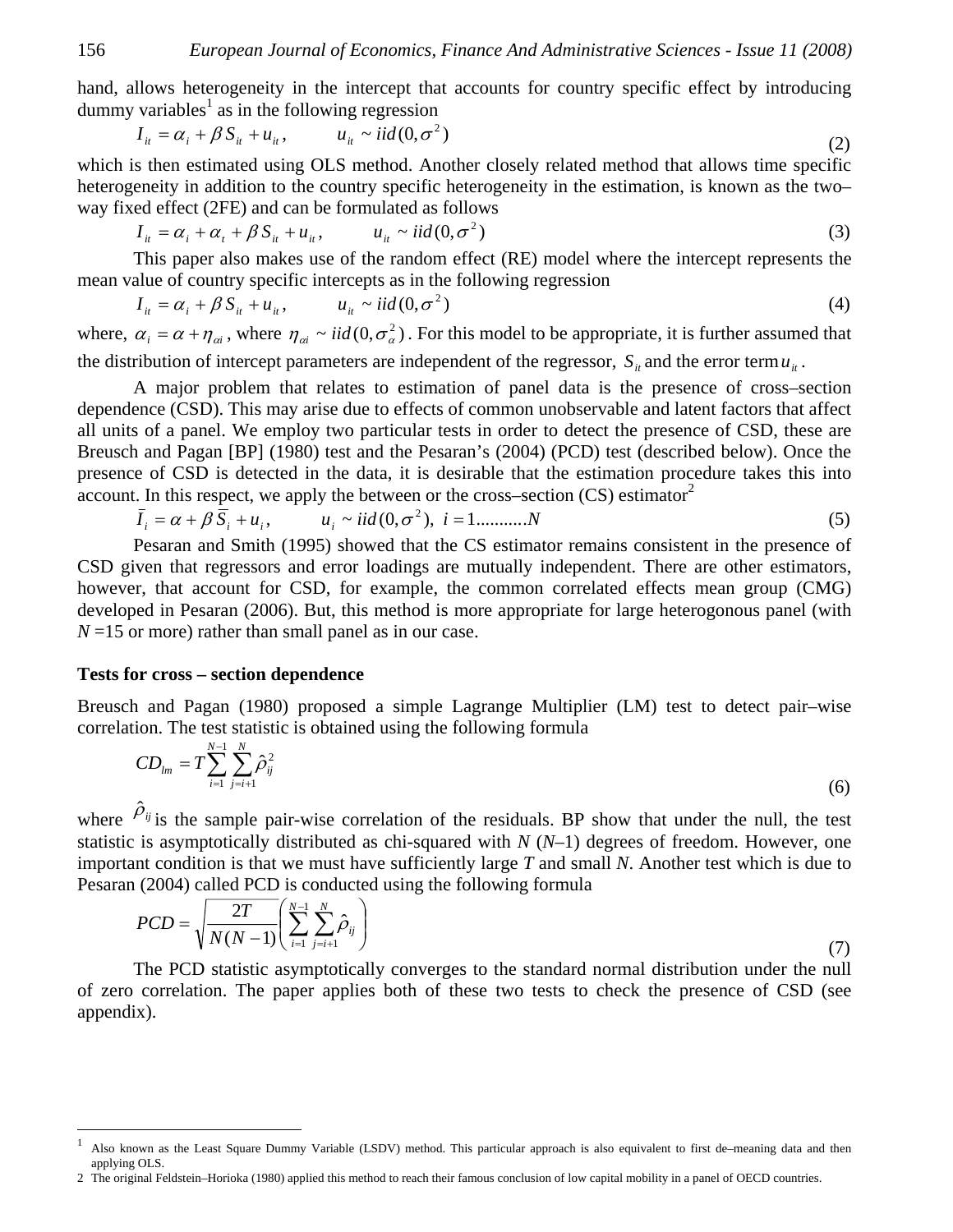## **4. Results**

We report results of four models, panel OLS(POLS) model, fixed effect model, random effect model and between or CS in table 1. All these models show that there is statistically significant poor or low correlation between saving and investment in Bangladesh, Pakistan, India, Nepal and Srilanka. Estimation of CS offers more reliable results as cross sectional dependence in the data is taken into account.

We see (from table 1A in appendix) that average correlation is  $0.369028**$ . Both BP and LM test score is 52.94617 and PCD test statistic is 6.391757 rejecting the null of zero correlation at all conventional levels of significance.

|                                 | <b>POLS</b> | <b>Fixed Effect</b> | <b>Random Effect</b> | <b>Between or CS</b> |
|---------------------------------|-------------|---------------------|----------------------|----------------------|
| Savings                         | $0.524*$    | $0.603*$            | $0.594*$             | $0.455**$            |
|                                 | (0.047)     | (0.100)             | (0.025)              | (0.210)              |
| <i>t</i> -stat ( $\beta$ = 1)   | $-10.128$   | $-3.970$            | $-16.240$            | $-2.595$             |
| Constant                        | $0.129*$    | $0.119*$            | 0.120                | $0.138*$             |
|                                 | (0.007)     | (0.016)             | (0.095)              | (0.028)              |
| <i>t</i> -stat ( $\alpha = 0$ ) | 18.429      | 7.438               | 1.263                | 4.929                |
| $R^2$                           | 0.390       | 0.561               | 0.359                | 0.501                |
| <b>DW</b>                       | 0.425       | 0.508               | 0.492                | 1.616                |
| Obs.                            | 150         | 150                 | 150                  |                      |

| <b>Table 1:</b> | <b>Estimation Results</b> |
|-----------------|---------------------------|
|                 |                           |

**Notes:** The Heteroscedasticity consistent standard errors in parentheses which are obtained using the White's procedure.\*(\*\*) indicate rejection of the null at 1% and 5% level of significance respectively.

## **5. Summary and Conclusions**

Many theoretical and empirical papers have attempted to explain saving investment correlation in developing countries. In this paper, we find that there exists low positive correlation between domestic savings and investment in Bangladesh, Pakistan, India, Nepal and Srilanka The findings should partially disprove the Feldstein-Horioka puzzle. The poor saving investment correlation does not necessarily imply high capital mobility in these countries since it has been empirically proved that low saving investment correlation can be explained also by a number of other factors such as economic size(Baxter and Crucini, 1993) differences in financial structure across countries (Kasuga, 2003), foreign aid (Isaksson, 2001), the size of non-traded sector (Wong, 1990), poor fiscal policy (Mammingi, 1994), switching from fixed exchange rate to more liberalized flexible exchange rate period (Dooley et al.,1987) country specific effect (Corbin 2001). Some of the authors even hold power of estimation technique (Ho, 2003), data averaging method (Sinn, 1996) etc. responsible for high saving investment correlation coefficient. Finally we conclude that Feldstein- Horioka puzzle still remains a puzzle.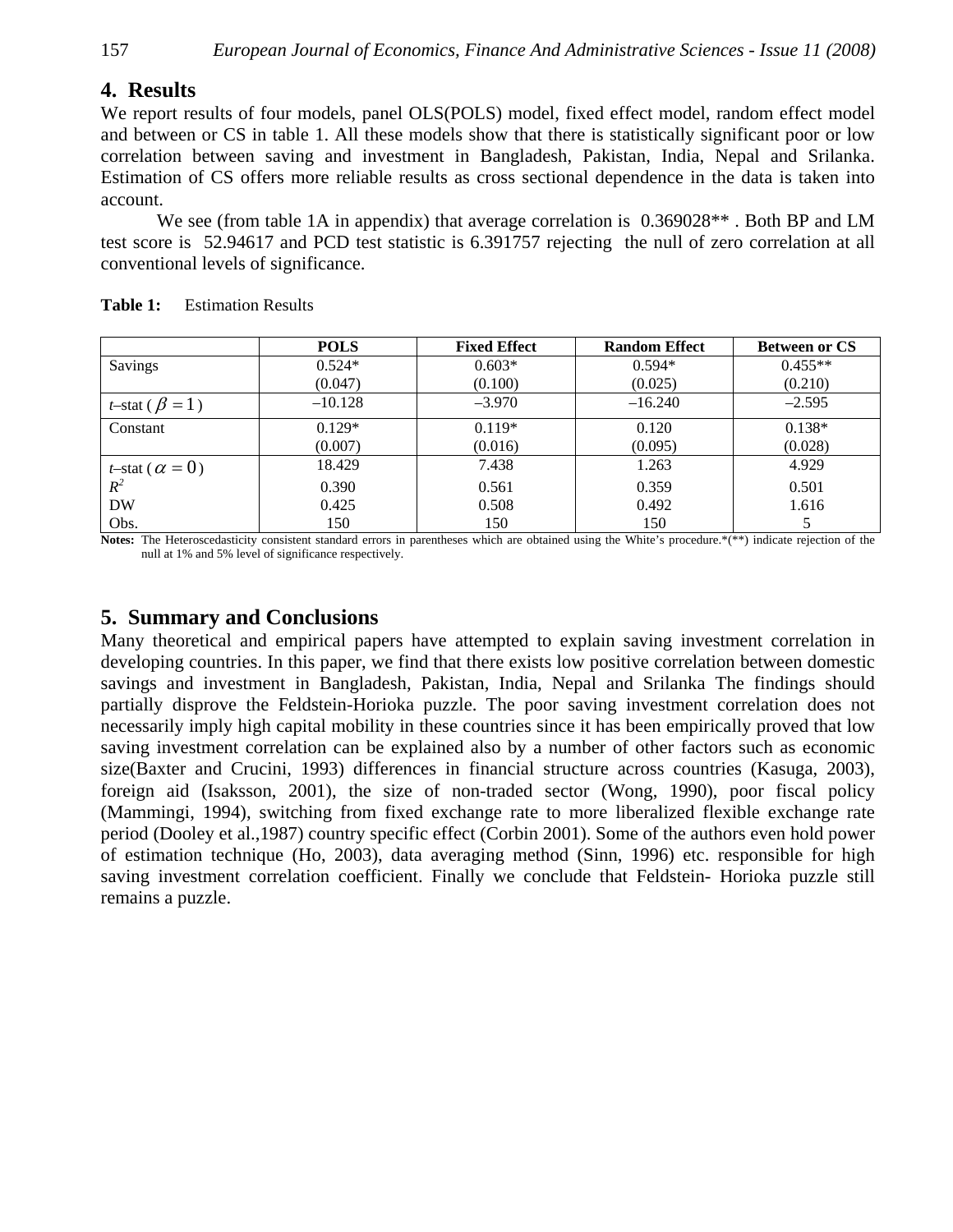## **Appendix:**

**Table 1A:** Test for CSD Results

|                     | Ban      | <b>Ind</b> | Nep       | Pak       | Sri |
|---------------------|----------|------------|-----------|-----------|-----|
| Ban                 |          |            |           |           |     |
| Ind                 | $0.535*$ |            |           |           |     |
| Nep                 | 0.131    | 0.056      |           |           |     |
| Pak                 | 0.331    | 0.250      | 0.222     |           |     |
| Sri                 | $0.648*$ | $0.685*$   | $0.394**$ | $0.439**$ |     |
|                     |          |            |           |           |     |
| <b>Test Results</b> |          |            |           |           |     |
| Ave. Corr.          | $0.37**$ |            |           |           |     |
| BP                  | 52.95*   |            |           |           |     |
| <b>PCD</b>          | $6.40*$  |            |           |           |     |

Correlation among the disturbance terms from individual regressions (OLS).

\* (\*\*) rejects the null of no correlation at 1% and 10% level of significance. BP stands for the Breusch – Pagan test and PCD for the Pesaran's test for cross section dependence (CSD).

## **References**

- 1] Baxter, M., & M. J. Crucini(1993), "Explaining Saving-Investment Correlations," **American Economic Review**, 83, 416-436.
- 2] Bayoumi, T., "Saving- Investment Correlations: Immobile Capital, Government Policy or Endogenous Behaviour?" **IMF Staff Papers**, 37 (1990), 360-87.
- 3] Breusch, T. S. and Pagan, A. R. (1980). "Spatial dependence in linear regression models with an introduction to spatial econometrics", in A. Ullah and D. E. A. Giles (Eds.), **Handbook of Applied Economic Statistics**, New York: Marcel Dekker. Caprio, G.A., Howard, D.H., (1984), "Domestic saving, current accounts and international capital mobility." Board of Governors of the Federal Reserve System, International Finance Discussion Paper No. 244.
- 4] Coakley, J., Kulasi, F. and Smith, R. (1998), "The Feldstein-Horioka Puzzle and Capital Mobility: A Review", **International Journal of Finance and Economics**, 3: 169-188.
- 5] Corbin, A. (2001), "Country Specific Effects in the Feldstein-Horioka paradox: A Panel Data Analysis, " **Economics Letters**, 72, 297-302.
- 6] de Haan, J. and Siermann, C. L. J.,(1994) "Saving Investment and Capital Mobility: A Comment on Leachman", Open Economies Review, 5 (1994), 5-17.
- 7] De Vita, G. & A. Abott, (2002), "Are Saving and Investment Cointegrated? An ARDL Bounds Testing Approach," **Economics Letters**, 77(2), 293-299.
- 8] Dooley, M., Frankel, J. and Mathison, D. J., "International Capital Mobility: What Do Saving-Investment Correlations Tell US? **IMF Staff Papers**, 34(1987), 503-29.
- 9] Feldstein, M.(1983), "Domestic saving and international capital movements in the long run and the short run", **European Economic Review**, 21, 129-151.
- 10] Finn, M.(1990), "On Saving and investment Dynamics in a Small Open Economy" **Journal of International Economics**, 29, 1-21.
- 11] Ho, T. W., (2002), "The Feldstein-Horioka puzzle Revisited," **Journal of International Money and Finance**, 21 555-564.
- 12] Ho, T. W., (2003), "The Saving-Retention Coefficient and Country-size: The Feldstein-Horioka puzzle Reconsidered," **Journal of Macroeconomics**, 25(4), 387-396.
- 13] Hussein K., (1998), "International Capital Mobility in OECD countries: The Feldstein- Horioka puzzle Revisited." **Economics Letters**, 59, 237-242.
- 14] Isaksson, A., (2001) Financial liberalization, foreign aid and capital mobility: evidence from 90 developing countries. **Journal of International Financial Markets, Institutions and Money** 11, 309-338